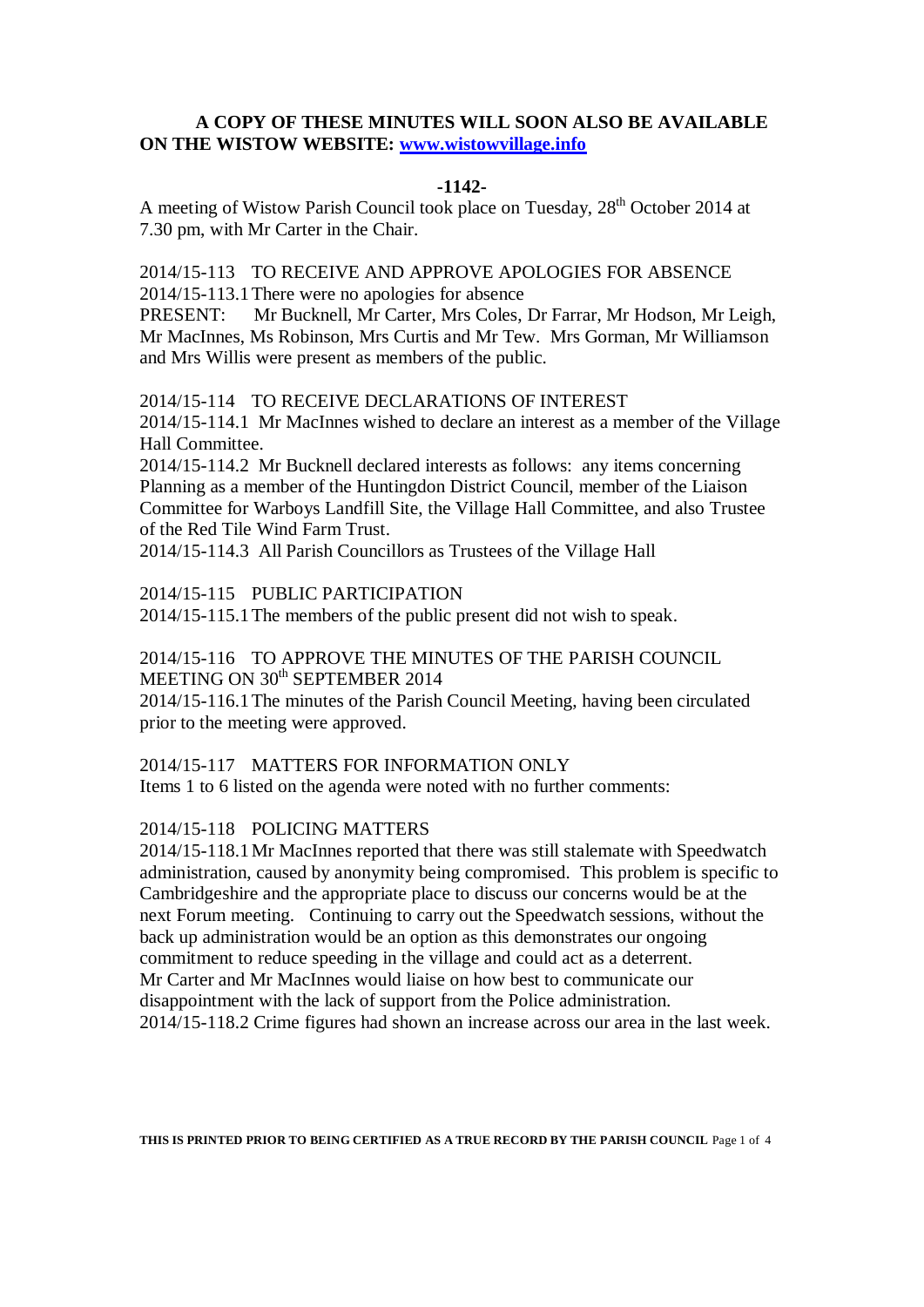## 2014/15-119 REPORTS FROM COUNTY AND DISTRICT COUNCILLORS

2014/15-119.1 Mr Tew reported on the budget cuts being made at County level. £230,000 had to be cut from the Highways budget, to save street light energy and cost it is proposed to turn them off from 12 midnight to 6am, if a Parish wished to keep a light on there would be a cost of £15 per light per year. Parish Council owned lights would not be affected. Waste management and recycling was being reviewed at Bluntisham and Alconbury, there would need to be a 7.25% reduction on £26.8m contract. Options are to cut opening hours or close down. Library service has to save £1.5m and this will mean that some smaller libraries will close unless the community take over. Winter gritting has to save £730,000 out of a £2.2m cost. Decisions will be made in November and we will feel the impact in the next financial year. Mr Tew stressed the importance of Timebanking, which could help to ease the impact of some of the cuts.

2014/15-119.2 Mrs Curtis had nothing to report

2014/15-119.3 Mr Bucknell reported that the local plan would be delayed until January and there is nothing in there for development in Wistow. Shared services with South Cambs and Cambs City have started. The Legal Team have now gone from Huntingdon. Some offices may be sublet.

## 2014/15-120 FINANCE

2014/15-120.1To approve the financial statement and cashflow prediction for 2014/15. This had been circulated to Councillors present prior to the meeting and was unanimously agreed.

2014/15-120.2 to approve payment of outstanding amounts :

| CAB donation             | £ $50.00$ – agreed last month, cheque to be signed                                      |
|--------------------------|-----------------------------------------------------------------------------------------|
|                          | Mr Tew, Laptop for Clerk $\pounds 350.00$ – agreed last month, now ready for collection |
| CCC Streetlight power    | £369.37                                                                                 |
| Fergusons, grass cutting | £2064.00                                                                                |

The amounts above were approved and cheques signed

2014/15-120.3 In view of the cuts discussed by Mr Tew discussion centred on how the Parish Council may have to take control of more village maintenance and any financial contributions currently made may disappear. Various options were discussed including working with neighbouring villages, employing someone to do our maintenance who would be identified as being linked to WPC. There are areas, such as social care, where greater awareness would be required. Again, Timebanking was discussed as a possible solution. It was agreed to reconsider the precept and a sub committee of Mr Tew, Mr Bucknell, Dr Farrar and Mr Carter was agreed to look at what challenges are likely to be ahead and formulate a plan going forward. 2014/15-120.4 New model financial regulations had been circulated by NALC, these would need to be adapted to our needs and adopted.

### 2014/15-121 CORRESPONDENCE

2014/15-121.1 and 2 were noted

2014/15-121.3.Mr Bucknell had attended the South Cambs Parish Council Conference and Funding Fair. He reported that he had requested funding to be made available for a Timebanking scheme to be set up.

**THIS IS PRINTED PRIOR TO BEING CERTIFIED AS A TRUE RECORD BY THE PARISH COUNCIL** Page 2 of 4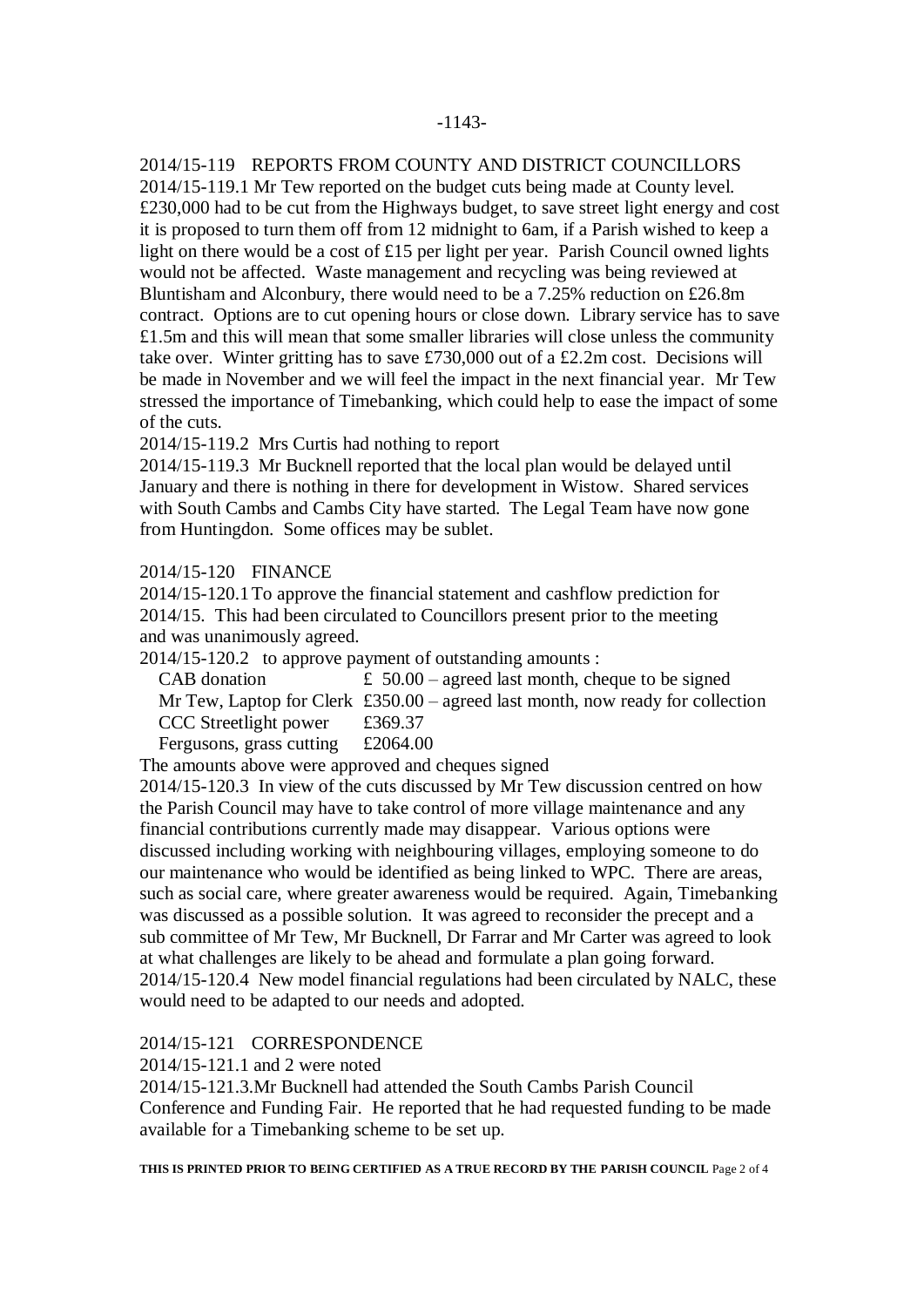### -1144-

2014/15-122 TO CONSIDER ANY PLANNING APPLICATIONS RECEIVED 2014/15-122.11401295FUL Retention of extensions and alterations to farmhouse (revised plan), Dorringtons Farm House, Cross Drove, Wistow. Approval recommended.

## 2014/15-123 HIGHWAY WARDEN'S REPORT

2014/15-123.1The Clerk had been unsuccessful in obtaining any further information from National Grid. She would forward all the information to Mr Carter.

2014/15-123.2 The Clerk reported that the salt bins were solid as the grit had not been used during the mild winter. Mr Leigh agreed to take advice on how to clear and refill.

2014/15-123.3 Mr Leigh reported a very positive meeting with Mr Middleton from Highways. Whitelining and pot hole repairs had been noted, verges and hedges in Harris Lane were deemed acceptable and pollarding on Mill Road would be the PC's responsibility, however, where the hedge is overhanging the road it would be down to the property owner.

## 2014/15-124 MAINTENANCE ISSUES

2014/15-124.1 Mr Burton had provided a quote for topsoil for the goals and hedgecutting at the playground and allotment, it was agreed to go ahead. Mr Elmore was due to start work shortly.

2014/15-124.2 Mr Carter would be carrying out his playground inspection at the weekend, Mr MacIness is on the rota for November and Mr Bucknell December. 2014/15-124.3 The grass cutting specification for the next season would be 15 cuts on greens, graveyards and playground, 8 cuts to verges. It was agreed to instruct RJ Warren for one year to give the PC time to ascertain whether other arrangements may be more appropriate in the future.

2014/15-124.4 No further news on PC1, a letter had been received from CCC regarding contact details for the provision of electricity. The Clerk would respond.

## 2014/15-125 ADMINISTRATION ISSUES

2014/15-125.1Lap top for Clerk's use was ready for collection

2014/15-125.2Mr Carter had drafted a letter to Mrs Bance regarding the extension to the graveyard and would deliver it over the next few days.

2014/15-125.3 Allotments rents had been received and paid into the bank.

## 2014/15-108 PARISH PLAN ACTION PLAN WORKING PARTIES FEEDBACK AND UPDATE

a) Litter – Mr MacInnes, nothing to report

b) Countryside – Mr Hodson, - would be attending a Networking meeting the following day.

c) Village Hall, Mr MacInnes, A report produced by the Building Committee for theVillage Hall had been circulated prior to the meeting. The report outlines the findings of the committee and puts forward their recommendations for the Parish Council to support and then, if appropriate, to consult with the village. The Building Group, supported by the Village Hall Committee proposed the new build option.

#### **THIS IS PRINTED PRIOR TO BEING CERTIFIED AS A TRUE RECORD BY THE PARISH COUNCIL** Page 3 of 4